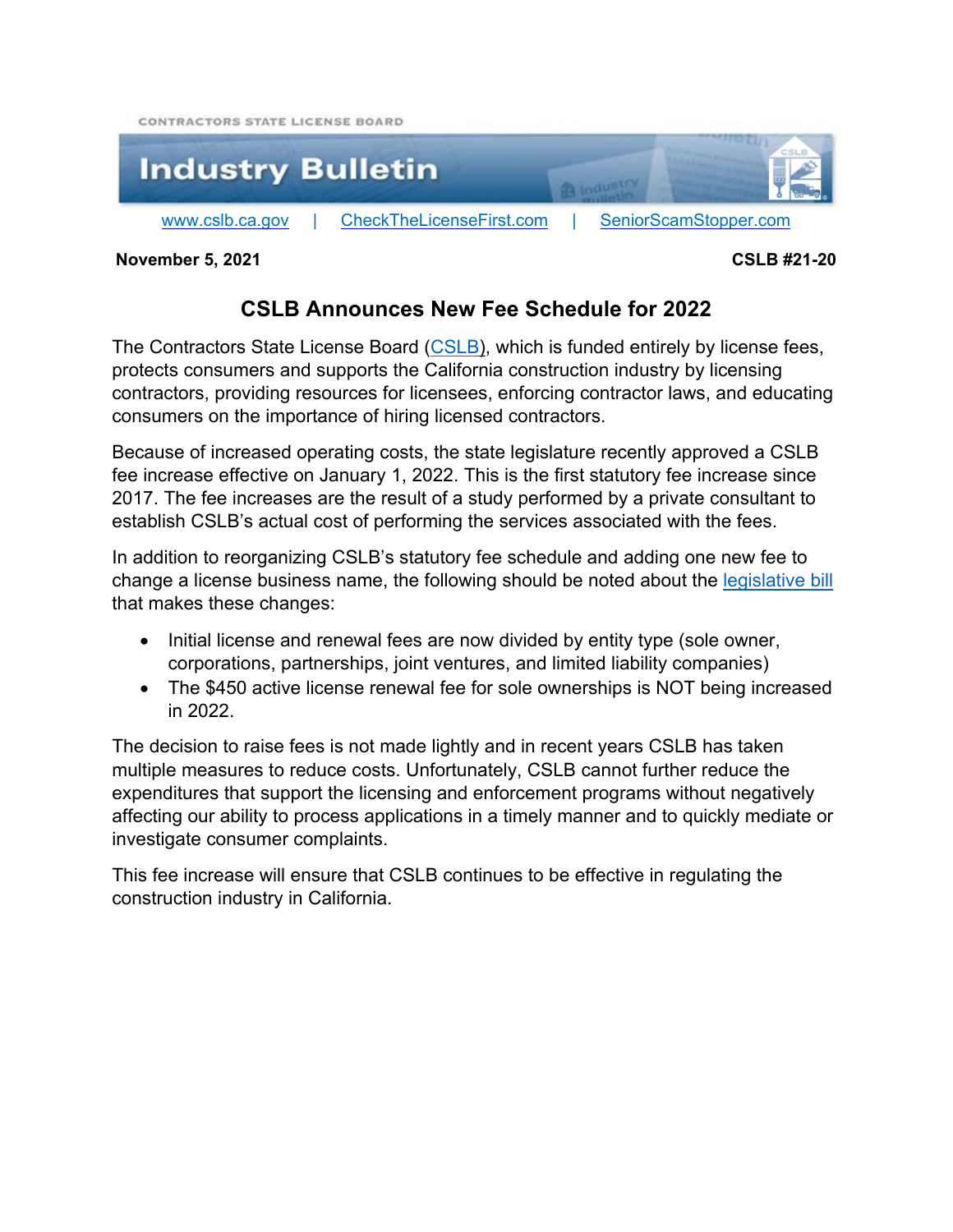# **CSLB Fee Schedule Effective January 1, 2022**

### **Application and Licensing Fees**

| <b>Fee Type</b>                                                                            | Dec. 31, 2021, or<br><b>BEFORE</b> | Jan. 1, 2022, or<br><b>AFTER</b> |
|--------------------------------------------------------------------------------------------|------------------------------------|----------------------------------|
| <b>Application for Original</b><br><b>Contractor License</b><br>(exam/waiver)              | \$330.00                           | \$450.00                         |
| Initial License Fee (Sole<br>owner)                                                        | \$200.00                           | \$200.00                         |
| <b>Initial License Fee</b><br>(Corp/Partners/JV/LLC)                                       | \$200.00                           | \$350.00                         |
| <b>Additional Classification</b><br>(with waiver for original<br>application)              | \$75.00                            | \$150.00                         |
| Supplemental<br><b>Classification (for existing</b><br>license)                            | \$150.00                           | \$230.00                         |
| Rescheduling an<br>Examination                                                             | \$60.00                            | \$100.00                         |
| <b>Add New Personnel</b>                                                                   | \$100.00                           | \$125.00                         |
| <b>Replacing the Qualifying</b><br>Individual (for an existing<br>license)                 | \$150.00                           | \$230.00                         |
| <b>Change of Business Name</b>                                                             |                                    | \$100.00                         |
| <b>License Reactivation</b><br>(Sole Owner)                                                | \$450.00                           | \$450.00                         |
| <b>License Reactivation</b><br>(Corp/Partners/JV/LLC)                                      | \$450.00                           | \$700.00                         |
| <b>Application for Home</b><br><b>Improvement Salesperson</b><br><b>Registration (HIS)</b> | \$83.00                            | \$200.00                         |
| <b>Application for Asbestos</b><br>Certification                                           | \$83.00                            | \$125.00                         |
| <b>Application for Hazardous</b><br><b>Substance Removal</b><br>Certification              | \$83.00                            | \$125.00                         |